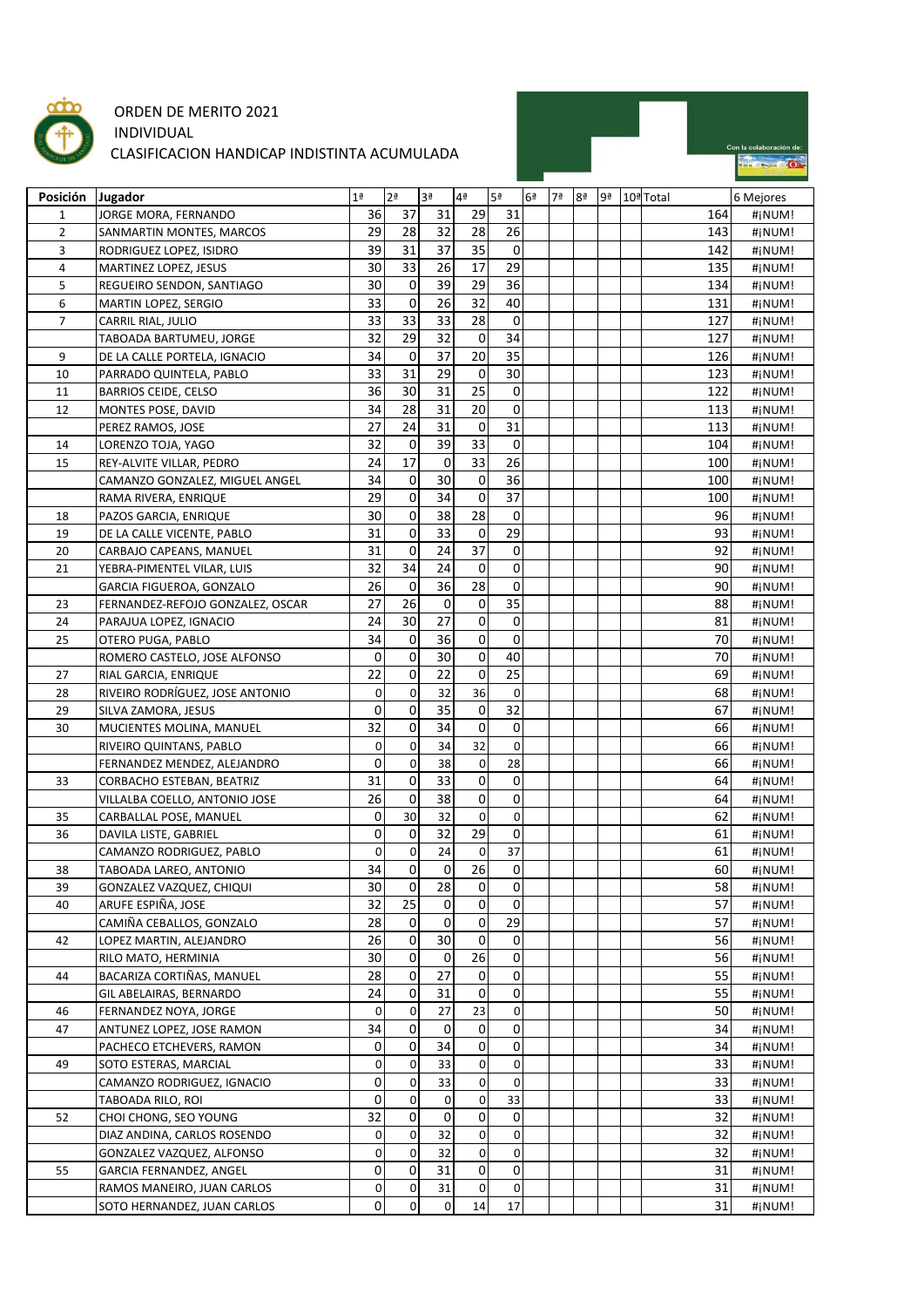| 58 | OTERO CRUZ, JOSE                     | 30          | 0              | $\mathbf 0$ | $\mathbf 0$    | 0           |  |  | 30          | #¡NUM! |
|----|--------------------------------------|-------------|----------------|-------------|----------------|-------------|--|--|-------------|--------|
|    | SANCHEZ RODRIGUEZ, TITO              | 0           | 0              | 0           | 30             | 0           |  |  | 30          | #¡NUM! |
| 60 | <b>GALAN VILLAVERDE, JOSE</b>        | 0           | $\Omega$       | 29          | $\Omega$       | $\Omega$    |  |  | 29          | #¡NUM! |
|    | RODRIGUEZ MADRIÑAN, FERNANDO         | 0           | 0              | 0           | $\Omega$       | 29          |  |  | 29          | #iNUM! |
| 62 | <b>GONZALEZ ESTEVEZ, ELOY</b>        | 0           | 0              | 28          | $\mathbf{0}$   | 0           |  |  | 28          | #¡NUM! |
| 63 | MENDEZ NOYA, FERNANDO                | 0           | $\mathbf 0$    | 0           | $\Omega$       | 27          |  |  | 27          | #¡NUM! |
| 64 | <b>GIL VILLANUEVA, CARLOS</b>        | 26          | 0              | 0           | $\Omega$       | 0           |  |  | 26          | #¡NUM! |
|    | <b>SUAREZ ANTELO, JUAN LUIS</b>      | 26          | 0              | 0           | $\overline{0}$ | 0           |  |  | 26          | #¡NUM! |
| 66 | <b>IGLESIAS GARCIA, JOSE MANUEL</b>  | 0           | 0              | 24          | $\Omega$       | 0           |  |  | 24          | #¡NUM! |
| 67 | VIDAL SAMPEDRO, JUAN MANUEL          | 0           | 0              | 23          | $\Omega$       | 0           |  |  | 23          | #¡NUM! |
| 68 | PENA RODRIGUEZ, MANUEL               | $\mathbf 0$ | $\Omega$       | 22          | $\Omega$       | 0           |  |  | 22          | #¡NUM! |
| 69 | <b>GARCIA ABAD, CARLOS</b>           | 0           | 19             | 0           | $\Omega$       | 0           |  |  | 19          | #¡NUM! |
| 70 | LAMAS GONZALEZ, ANGEL                | 0           | 18             | 0           | $\Omega$       | 0           |  |  | 18          | #¡NUM! |
| 71 | ZEL LAL PRIETO, ISMAEL               | 1           | 0              | 13          | $\Omega$       | 0           |  |  | 14          | #¡NUM! |
|    | REY FERNANDEZ, MANUEL                | $\Omega$    | 0              | 14          | $\Omega$       | 0           |  |  | 14          | #¡NUM! |
| 73 | RIOS FANDIÑO, ALVARO                 | 10          | 0              | 0           | $\Omega$       | 0           |  |  | 10          | #¡NUM! |
| 74 | <b>GOMEZ PEREZ, FRANCISCO</b>        | 0           | 0              | 0           | $\overline{0}$ | 0           |  |  | 0           | #¡NUM! |
| 75 | LINARES JUANATEY, XAIME              | 0           | 0              | 0           | $\Omega$       | 0           |  |  | 0           | #¡NUM! |
| 76 | ALONSO NUÑEZ, JACOBO                 | 0           | 0              | 0           | $\Omega$       | 0           |  |  | 0           | #¡NUM! |
| 77 | MAYAN IGLESIAS, JOSE MANUEL          | 0           | 0              | 0           | $\Omega$       | 0           |  |  | 0           | #iNUM! |
| 78 | REMUÑAN LOPEZ, MANUEL                | 0           | 0              | 0           | $\Omega$       | 0           |  |  | 0           | #¡NUM! |
| 79 | <b>BUGALLO SANCHEZ, JOSE IGNACIO</b> | 0           | 0              | 0           | $\Omega$       | 0           |  |  | 0           | #iNUM! |
| 80 | MURILLO GARCIA, LUIS FERNANDO        | 0           | $\Omega$       | 0           | $\Omega$       | 0           |  |  | 0           | #¡NUM! |
| 81 | PORTO PAZOS, JOSE                    | 0           | $\Omega$       | 0           | $\Omega$       | 0           |  |  | 0           | #¡NUM! |
| 82 | PORTO FRAGA, ANTOLIN                 | 0           | $\overline{0}$ | 0           | $\mathbf{0}$   | $\mathbf 0$ |  |  | $\mathbf 0$ | #iNUM! |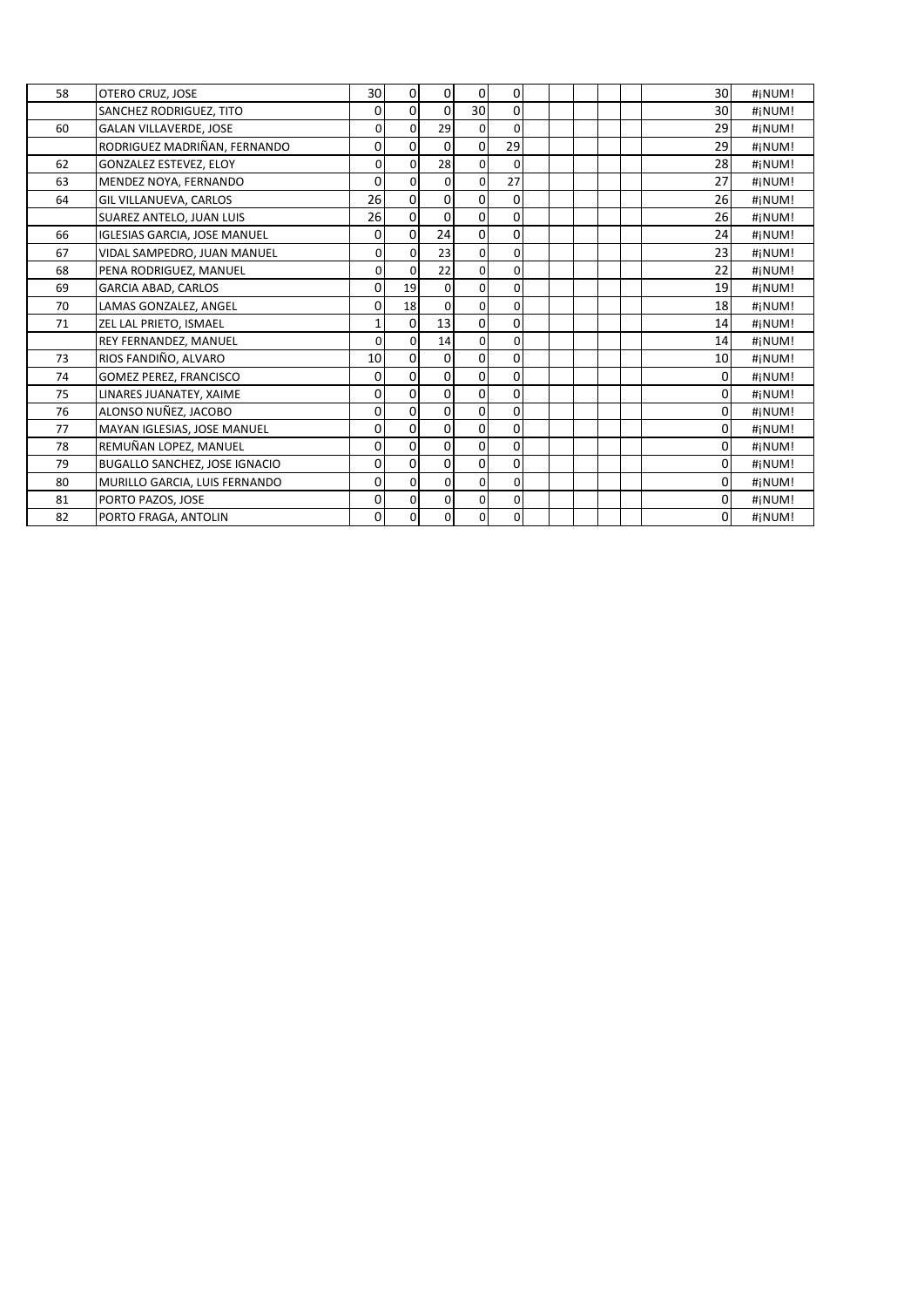

## ORDEN DE MERITO 2021 INDIVIDUAL

## CLASIFICACION SCRATCH INDISTINTA ACUMULADA



| Posición       | Jugador                          | 1 <sup>a</sup> | 2 <sup>a</sup> | 3ª                  | 4ª             | <b>5ª</b>    | 6 <sup>a</sup> | 7ª | 8ª | 9ª | 10 <sup>a</sup> | Total | 6 Mejores |
|----------------|----------------------------------|----------------|----------------|---------------------|----------------|--------------|----------------|----|----|----|-----------------|-------|-----------|
| 1              | REGUEIRO SENDON, SANTIAGO        | 26             | 0              | 34                  | 25             | 33           |                |    |    |    |                 | 118   | #jNUM!    |
| $\overline{2}$ | MARTIN LOPEZ, SERGIO             | 29             | 0              | 24                  | 28             | 35           |                |    |    |    |                 | 116   | #jNUM!    |
| 3              | TABOADA BARTUMEU, JORGE          | 28             | 25             | 27                  | $\mathbf 0$    | 28           |                |    |    |    |                 | 108   | #jNUM!    |
| 4              | LORENZO TOJA, YAGO               | 31             | 0              | 38                  | 32             | $\mathbf 0$  |                |    |    |    |                 | 101   | #¡NUM!    |
| 5              | PAZOS GARCIA, ENRIQUE            | 29             | $\pmb{0}$      | 37                  | 27             | $\mathbf 0$  |                |    |    |    |                 | 93    | #¡NUM!    |
| 6              | PEREZ RAMOS, JOSE                | 21             | 18             | 25                  | $\mathbf 0$    | 26           |                |    |    |    |                 | 90    | #¡NUM!    |
|                |                                  |                |                |                     | $\mathbf 0$    |              |                |    |    |    |                 |       |           |
| 7              | RAMA RIVERA, ENRIQUE             | 24             | 0              | 30                  |                | 30           |                |    |    |    |                 | 84    | #jNUM!    |
| 8              | PARRADO QUINTELA, PABLO          | 21             | 18             | 16                  | $\mathbf 0$    | 22           |                |    |    |    |                 | 77    | #jNUM!    |
| 9              | CAMANZO GONZALEZ, MIGUEL ANGEL   | 24             | 0              | 21                  | $\mathbf 0$    | 26           |                |    |    |    |                 | 71    | #jNUM!    |
| 10             | CARRIL RIAL, JULIO               | 17             | 18             | 18                  | 17             | $\mathbf 0$  |                |    |    |    |                 | 70    | #¡NUM!    |
| 11             | FERNANDEZ-REFOJO GONZALEZ, OSCAR | 21             | 20             | 0                   | $\mathbf 0$    | 28           |                |    |    |    |                 | 69    | #jNUM!    |
|                | JORGE MORA, FERNANDO             | 16             | 15             | 13                  | 11             | 14           |                |    |    |    |                 | 69    | #¡NUM!    |
| 13             | DE LA CALLE VICENTE, PABLO       | 22             | $\pmb{0}$      | 24                  | $\mathbf 0$    | 22           |                |    |    |    |                 | 68    | #jNUM!    |
| 14             | RIVEIRO QUINTANS, PABLO          | $\mathbf 0$    | 0              | 34                  | 33             | $\mathbf 0$  |                |    |    |    |                 | 67    | #jNUM!    |
| 15             | SANMARTIN MONTES, MARCOS         | 14             | 13             | 17                  | 11             | 9            |                |    |    |    |                 | 64    | #jNUM!    |
| 16             | <b>BARRIOS CEIDE, CELSO</b>      | 21             | 12             | 16                  | 12             | $\mathbf 0$  |                |    |    |    |                 | 61    | #¡NUM!    |
|                | CARBALLAL POSE, MANUEL           | 0              | 30             | 31                  | $\mathbf 0$    | $\mathbf 0$  |                |    |    |    |                 | 61    | #jNUM!    |
| 18             | SILVA ZAMORA, JESUS              | $\pmb{0}$      | 0              | 31                  | $\pmb{0}$      | 29           |                |    |    |    |                 | 60    | #jNUM!    |
| 19             | CORBACHO ESTEBAN, BEATRIZ        | 28             | 0              | 30                  | $\pmb{0}$      | $\mathbf 0$  |                |    |    |    |                 | 58    | #jNUM!    |
|                | RODRIGUEZ LOPEZ, ISIDRO          | 16             | 12             | 15                  | 15             | $\mathbf 0$  |                |    |    |    |                 | 58    |           |
|                |                                  |                |                |                     |                |              |                |    |    |    |                 |       | #jNUM!    |
| 21             | DE LA CALLE PORTELA, IGNACIO     | 14             | $\mathbf 0$    | 20                  | $\overline{7}$ | 16           |                |    |    |    |                 | 57    | #jNUM!    |
| 22             | MONTES POSE, DAVID               | 17             | 14             | 16                  | 8              | $\mathbf 0$  |                |    |    |    |                 | 55    | #¡NUM!    |
| 23             | RIVEIRO RODRIGUEZ, JOSE ANTONIO  | $\pmb{0}$      | $\pmb{0}$      | 23                  | 27             | $\mathbf 0$  |                |    |    |    |                 | 50    | #jNUM!    |
| 24             | FERNANDEZ MENDEZ, ALEJANDRO      | $\mathbf 0$    | 0              | 26                  | $\mathbf 0$    | 22           |                |    |    |    |                 | 48    | #jNUM!    |
| 25             | GARCIA FIGUEROA, GONZALO         | 12             | 0              | 19                  | 16             | $\mathbf 0$  |                |    |    |    |                 | 47    | #¡NUM!    |
| 26             | MARTINEZ LOPEZ, JESUS            | 11             | 11             | $\overline{7}$      | 5              | 12           |                |    |    |    |                 | 46    | #¡NUM!    |
|                | RIAL GARCIA, ENRIQUE             | 15             | 0              | 14                  | $\mathbf 0$    | 17           |                |    |    |    |                 | 46    | #jNUM!    |
| 28             | LOPEZ MARTIN, ALEJANDRO          | 20             | $\pmb{0}$      | 25                  | $\mathbf 0$    | $\mathbf 0$  |                |    |    |    |                 | 45    | #jNUM!    |
|                | YEBRA-PIMENTEL VILAR, LUIS       | 17             | 16             | 12                  | $\mathbf 0$    | $\mathbf 0$  |                |    |    |    |                 | 45    | #jNUM!    |
| 30             | CAMIÑA CEBALLOS, GONZALO         | 20             | 0              | $\mathbf 0$         | $\mathbf 0$    | 22           |                |    |    |    |                 | 42    | #¡NUM!    |
|                | CARBAJO CAPEANS, MANUEL          | 15             | 0              | 9                   | 18             | 0            |                |    |    |    |                 | 42    | #jNUM!    |
|                |                                  | 20             | 0              | 22                  | $\mathbf 0$    | $\mathbf 0$  |                |    |    |    |                 | 42    |           |
|                | OTERO PUGA, PABLO                |                |                |                     | $\pmb{0}$      |              |                |    |    |    |                 |       | #¡NUM!    |
| 33             | MUCIENTES MOLINA, MANUEL         | 19             | 0              | 21                  |                | $\mathbf 0$  |                |    |    |    |                 | 40    | #jNUM!    |
| 34             | REY-ALVITE VILLAR, PEDRO         | 9              | 5              | 0                   | 13             | 10           |                |    |    |    |                 | 37    | #jNUM!    |
| 35             | RILO MATO, HERMINIA              | 20             | 0              | 0                   | 16             | $\mathbf 0$  |                |    |    |    |                 | 36    | #¡NUM!    |
| 36             | DAVILA LISTE, GABRIEL            | 0              | 0              | 17                  | 14             | $\mathbf 0$  |                |    |    |    |                 | 31    | #¡NUM!    |
|                | TABOADA RILO, ROI                | 0              | 0              | 0                   | $\mathbf 0$    | 31           |                |    |    |    |                 | 31    | #jNUM!    |
| 38             | ROMERO CASTELO, JOSE ALFONSO     | $\pmb{0}$      | 0              | 12                  | $\pmb{0}$      | 17           |                |    |    |    |                 | 29    | #¡NUM!    |
| 39             | VILLALBA COELLO, ANTONIO JOSE    | 9              | $\mathbf 0$    | 18                  | $\pmb{0}$      | $\mathbf 0$  |                |    |    |    |                 | 27    | #¡NUM!    |
| 40             | PARAJUA LOPEZ, IGNACIO           | 6              | 12             | 8                   | $\mathbf 0$    | $\mathbf 0$  |                |    |    |    |                 | 26    | #jNUM!    |
| 41             | GIL ABELAIRAS, BERNARDO          | 9              | 0              | 16                  | $\mathbf 0$    | $\mathbf 0$  |                |    |    |    |                 | 25    | #¡NUM!    |
| 42             | SANCHEZ RODRIGUEZ, TITO          | $\mathbf 0$    | 0              | 0                   | 24             | $\mathbf 0$  |                |    |    |    |                 | 24    | #¡NUM!    |
|                | TABOADA LAREO, ANTONIO           | 15             | 0              | $\mathbf 0$         | 9              | $\mathbf 0$  |                |    |    |    |                 | 24    | #¡NUM!    |
| 44             | ARUFE ESPIÑA, JOSE               | 15             | 8              | 0                   | 0              | $\mathbf{0}$ |                |    |    |    |                 | 23    | #¡NUM!    |
|                | GONZALEZ VAZQUEZ, CHIQUI         | 12             | $\mathbf 0$    | 11                  | $\overline{0}$ | $\mathbf 0$  |                |    |    |    |                 | 23    | #¡NUM!    |
| 46             | BACARIZA CORTIÑAS, MANUEL        | 11             | 0              | 10                  | $\mathbf 0$    | $\mathbf 0$  |                |    |    |    |                 | 21    |           |
|                |                                  |                |                |                     |                |              |                |    |    |    |                 |       | #jNUM!    |
|                | CAMANZO RODRIGUEZ, PABLO         | 0              | 0              | 5                   | $\mathbf 0$    | 16           |                |    |    |    |                 | 21    | #jNUM!    |
|                | CHOI CHONG, SEO YOUNG            | 21             | $\pmb{0}$      | $\mathsf{O}\xspace$ | $\mathbf 0$    | $\mathbf 0$  |                |    |    |    |                 | 21    | #jNUM!    |
| 49             | OTERO CRUZ, JOSE                 | 19             | 0              | $\mathbf 0$         | $\mathbf 0$    | $\mathbf 0$  |                |    |    |    |                 | 19    | #jNUM!    |
| 50             | RAMOS MANEIRO, JUAN CARLOS       | $\pmb{0}$      | $\mathbf 0$    | 18                  | $\mathbf 0$    | $\pmb{0}$    |                |    |    |    |                 | 18    | #jNUM!    |
| 51             | ANTUNEZ LOPEZ, JOSE RAMON        | 16             | 0              | 0                   | $\mathbf 0$    | 0            |                |    |    |    |                 | 16    | #jNUM!    |
|                | GARCIA FERNANDEZ, ANGEL          | 0              | 0              | 16                  | $\mathbf 0$    | $\pmb{0}$    |                |    |    |    |                 | 16    | #jNUM!    |
|                | SUAREZ ANTELO, JUAN LUIS         | 16             | 0              | 0                   | $\mathbf 0$    | $\pmb{0}$    |                |    |    |    |                 | 16    | #jNUM!    |
| 54             | GIL VILLANUEVA, CARLOS           | 15             | 0              | 0                   | $\mathbf 0$    | $\pmb{0}$    |                |    |    |    |                 | 15    | #jNUM!    |
|                | PACHECO ETCHEVERS, RAMON         | $\pmb{0}$      | 0              | 15                  | $\mathbf 0$    | $\mathbf 0$  |                |    |    |    |                 | 15    | #jNUM!    |
|                | PENA RODRUIGUEZ, MANUEL          | 0              | 0              | 15                  | $\mathbf 0$    | $\mathbf 0$  |                |    |    |    |                 | 15    | #jNUM!    |
| 57             | RODRIGUEZ MADRIÑAN, FERNANDO     | 0              | 0              | 0                   | $\mathbf 0$    | 14           |                |    |    |    |                 | 14    | #jNUM!    |
| 58             | GONZALEZ VAZQUEZ, ALFONSO        | 0              | 0              | 13                  | $\mathbf 0$    | $\mathbf 0$  |                |    |    |    |                 | 13    | #jNUM!    |
|                |                                  | 0              | 0              | 13                  | $\mathbf{0}$   | $\mathbf 0$  |                |    |    |    |                 | 13    |           |
|                | SOTO ESTERAS, MARCIAL            |                |                |                     |                |              |                |    |    |    |                 |       | #jNUM!    |
| 60             | DIAZ ANDINA, CARLOS ROSENDO      | 0              | 0              | 12                  | $\mathbf{0}$   | $\pmb{0}$    |                |    |    |    |                 | 12    | #jNUM!    |
| 61             | CAMANZO RODRIGUEZ, IGNACIO       | 0              | 0              | 11                  | $\mathbf 0$    | 0            |                |    |    |    |                 | 11    | #jNUM!    |
|                | FERNANDEZ NOYA, JORGE            | 0              | 0              | $\overline{7}$      | $\overline{4}$ | $\mathbf 0$  |                |    |    |    |                 | 11    | #jNUM!    |
|                | <b>GALAN VILLAVERDE, JOSE</b>    | 0              | 0              | 11                  | $\mathbf 0$    | 0            |                |    |    |    |                 | 11    | #jNUM!    |
|                | GONZALEZ ESTEVEZ, ELOY           | $\mathbf 0$    | $\mathbf 0$    | 11                  | $\mathbf 0$    | $\mathbf 0$  |                |    |    |    |                 | 11    | #jNUM!    |
| 65             | IGLESIAS GARCIA, JOSE MANUEL     | 0              | $\pmb{0}$      | 9                   | $\mathbf 0$    | $\mathbf 0$  |                |    |    |    |                 | 9     | #¡NUM!    |